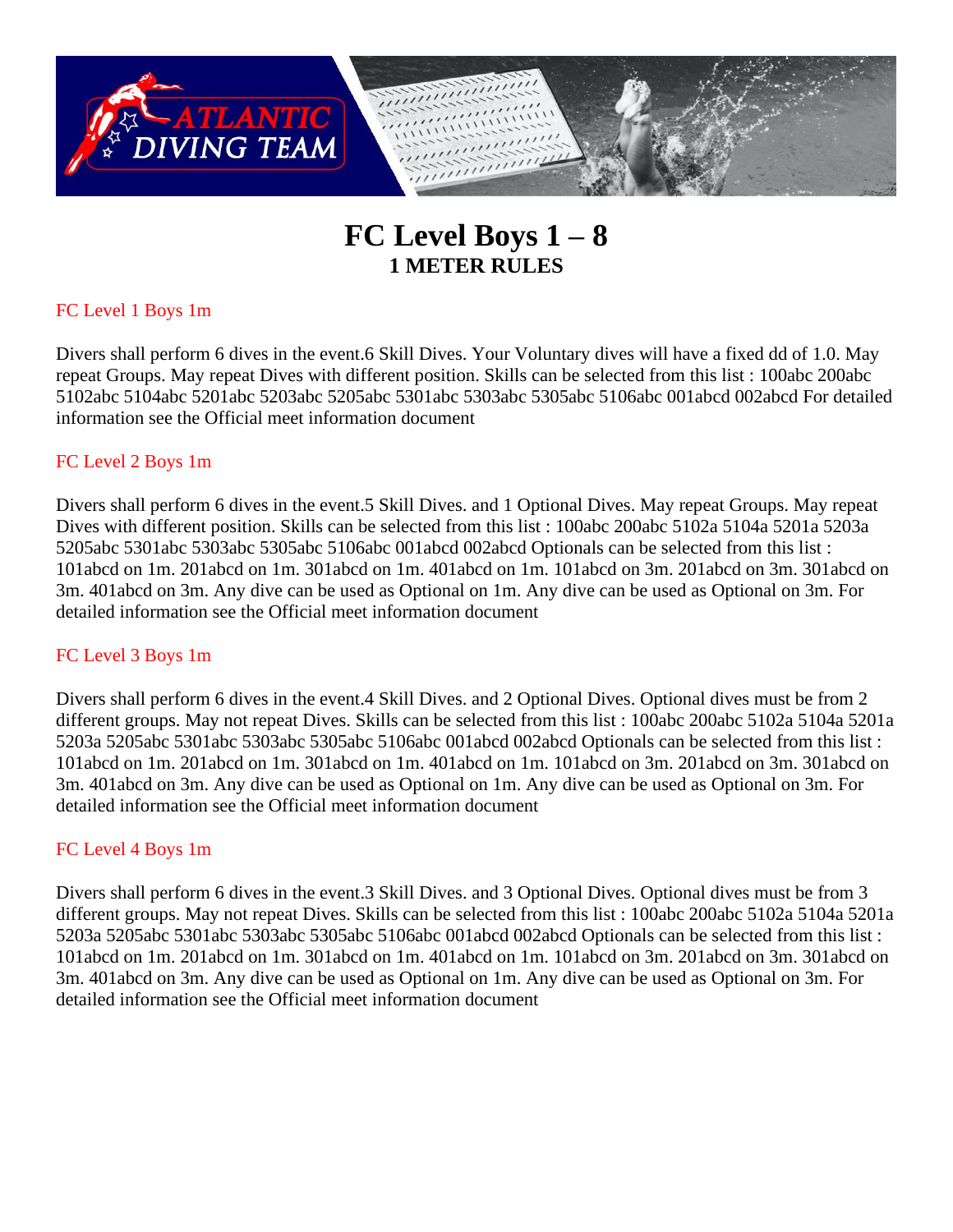### FC Level 5 Boys 1m

Divers shall perform 7 dives in the event.3 Skills 2 Voluntary Dives and 2 Optional Dives. Voluntary dives must be from 2 different groups. Optional dives must be from 2 different groups. May not repeat Dives. Skills can be selected from this list : 100abc 200abc 5102a 5104a 5201a 5203a 5205abc 5301abc 5303abc 5305abc 5106abc 001abcd 002abcd Voluntaries can be selected from this list : 101abcd on 1m. 201abcd on 1m. 301abcd on 1m. 401abcd on 1m. 101abcd on 3m. 201abcd on 3m. 301abcd on 3m. 401abcd on 3m. Any dive can be used as Optional on 1m. Any dive can be used as Optional on 3m. For detailed information see the Official meet information document

### FC Level 6 Boys 1m

Divers shall perform 7 dives in the event.2 Skills 3 Voluntary Dives and 2 Optional Dives. Voluntary dives must be from 3 different groups. Optional dives must be from 2 different groups. May not repeat Dives. Skills can be selected from this list : 100abc 200abc 5102a 5104a 5201a 5203a 5205abc 5301abc 5303abc 5305abc 5106abc 001abcd 002abcd Voluntaries can be selected from this list : 101abcd on 1m. 201abcd on 1m. 301abcd on 1m. 401abcd on 1m. 101abcd on 3m. 201abcd on 3m. 301abcd on 3m. 401abcd on 3m. Any dive can be used as Optional on 1m. Any dive can be used as Optional on 3m. For detailed information see the Official meet information document

### FC Level 7 Boys 1m

Divers shall perform 7 dives in the event.1 Skills 3 Voluntary Dives and 3 Optional Dives. Voluntary dives must be from 3 different groups. Optional dives must be from 3 different groups. May not repeat Dives. Skills can be selected from this list : 100abc 200abc 5102a 5104a 5201a 5203a 5205abc 5301abc 5303abc 5305abc 5106abc 001abcd 002abcd Voluntaries can be selected from this list : 101abcd on 1m. 201abcd on 1m. 301abcd on 1m. 401abcd on 1m. 101abcd on 3m. 201abcd on 3m. 301abcd on 3m. 401abcd on 3m. Any dive can be used as Optional on 1m. Any dive can be used as Optional on 3m. For detailed information see the Official meet information document

### FC Level 8 Boys 1m

Divers shall perform 7 dives in the event.4 Voluntary Dives. and 3 Optional Dives. Voluntary dives must be from 4 different groups. Optional dives must be from 3 different groups. May not repeat Dives. Voluntaries can be selected from this list : 101abcd on 1m. 201abcd on 1m. 301abcd on 1m. 401abcd on 1m. 101abcd on 3m. 201abcd on 3m. 301abcd on 3m. 401abcd on 3m. Any dive can be used as Optional on 1m. Any dive can be used as Optional on 3m. For detailed information see the Official meet information document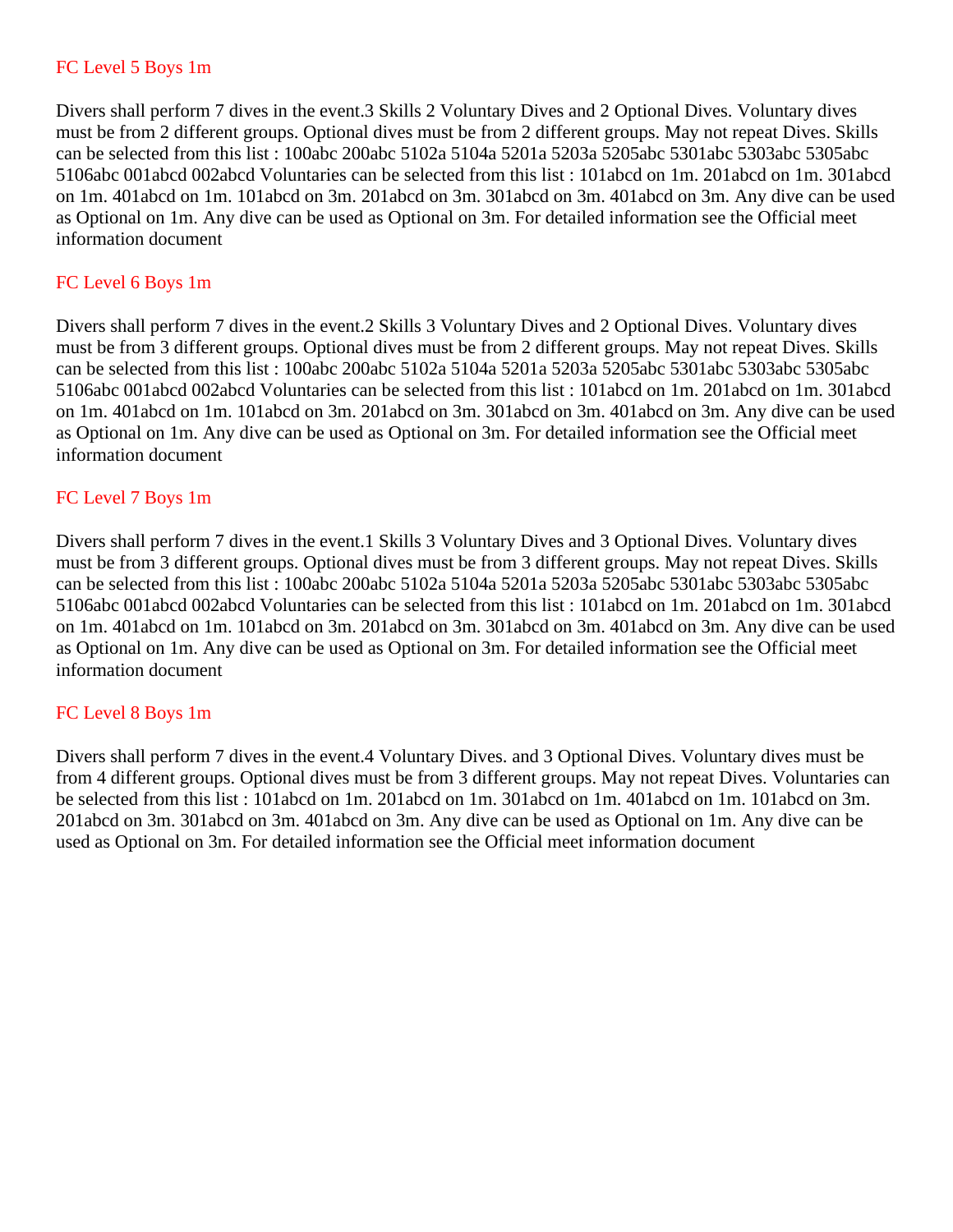# **3 METER RULES**

### FC Level 1 Boys 3m

Divers shall perform 6 dives in the event.6 Skill Dives. Your Voluntary dives will have a fixed dd of 1.0. May repeat Groups. May repeat Dives with different position. Skills can be selected from this list : 100abc 200abc 5102abc 5104abc 5201abc 5203abc 5205abc 5301abc 5303abc 5305abc 5106abc 001abcd 002abcd For detailed information see the Official meet information document

### FC Level 2 Boys 3m

Divers shall perform 6 dives in the event.5 Skill Dives. and 1 Optional Dives. May repeat Groups. May repeat Dives with different position. Skills can be selected from this list : 100abc 200abc 5102a 5104a 5201a 5203a 5205abc 5301abc 5303abc 5305abc 5106abc 001abcd 002abcd Optionals can be selected from this list : 101abcd on 1m. 201abcd on 1m. 301abcd on 1m. 401abcd on 1m. 101abcd on 3m. 201abcd on 3m. 301abcd on 3m. 401abcd on 3m. Any dive can be used as Optional on 1m. Any dive can be used as Optional on 3m. For detailed information see the Official meet information document

### FC Level 3 Boys 3m

Divers shall perform 6 dives in the event.4 Skill Dives. and 2 Optional Dives. Optional dives must be from 2 different groups. May not repeat Dives. Skills can be selected from this list : 100abc 200abc 5102a 5104a 5201a 5203a 5205abc 5301abc 5303abc 5305abc 5106abc 001abcd 002abcd Optionals can be selected from this list : 101abcd on 1m. 201abcd on 1m. 301abcd on 1m. 401abcd on 1m. 101abcd on 3m. 201abcd on 3m. 301abcd on 3m. 401abcd on 3m. Any dive can be used as Optional on 1m. Any dive can be used as Optional on 3m. For detailed information see the Official meet information document

### FC Level 4 Boys 3m

Divers shall perform 6 dives in the event.3 Skill Dives. and 3 Optional Dives. Optional dives must be from 3 different groups. May not repeat Dives. Skills can be selected from this list : 100abc 200abc 5102a 5104a 5201a 5203a 5205abc 5301abc 5303abc 5305abc 5106abc 001abcd 002abcd Optionals can be selected from this list : 101abcd on 1m. 201abcd on 1m. 301abcd on 1m. 401abcd on 1m. 101abcd on 3m. 201abcd on 3m. 301abcd on 3m. 401abcd on 3m. Any dive can be used as Optional on 1m. Any dive can be used as Optional on 3m. For detailed information see the Official meet information document

# FC Level 5 Boys 3m

Divers shall perform 7 dives in the event.3 Skills 2 Voluntary Dives and 2 Optional Dives. Voluntary dives must be from 2 different groups. Optional dives must be from 2 different groups. May not repeat Dives. Skills can be selected from this list : 100abc 200abc 5102a 5104a 5201a 5203a 5205abc 5301abc 5303abc 5305abc 5106abc 001abcd 002abcd Voluntaries can be selected from this list : 101abcd on 1m. 201abcd on 1m. 301abcd on 1m. 401abcd on 1m. 101abcd on 3m. 201abcd on 3m. 301abcd on 3m. 401abcd on 3m. Any dive can be used as Optional on 1m. Any dive can be used as Optional on 3m. For detailed information see the Official meet information document